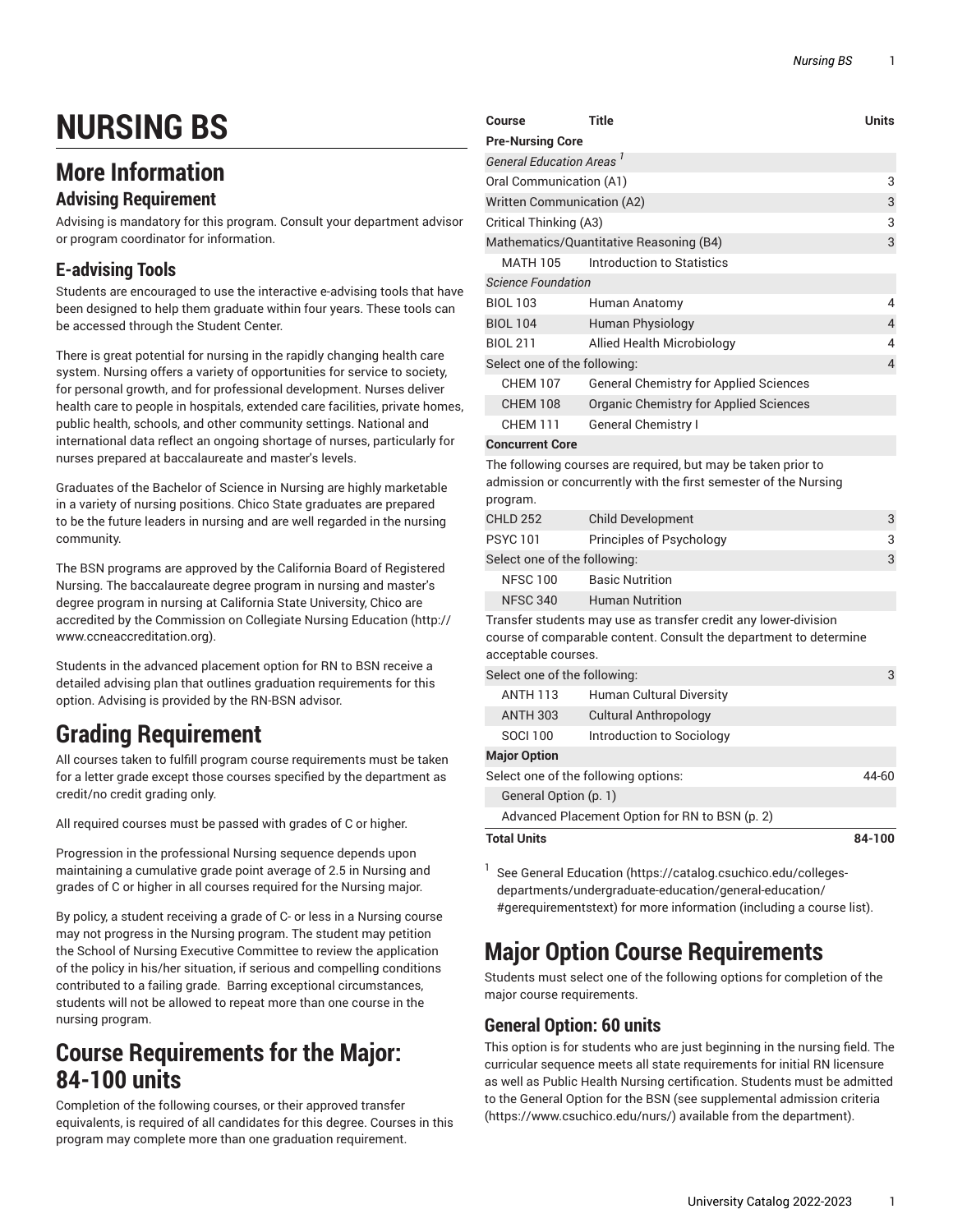#### **Professional Sequence**

All courses must be taken in the sequence outlined.

| Course              | Title                                                           | <b>Units</b>   |
|---------------------|-----------------------------------------------------------------|----------------|
| Semester I          |                                                                 |                |
| <b>NURS 255</b>     | <b>Evidence-based Practice</b>                                  | 1              |
| <b>NURS 283</b>     | <b>Nursing Foundations</b>                                      | $\overline{4}$ |
| <b>NURS 284</b>     | Practicum in Nursing Foundations                                | 4              |
| <b>NURS 285</b>     | <b>Nursing Assessment</b>                                       | 3              |
|                     | <b>Units</b>                                                    | 12             |
| Semester II         |                                                                 |                |
| <b>NURS 303</b>     | Medical-Surgical Nursing I/Pharmacology                         | $\overline{4}$ |
| <b>NURS 304</b>     | Practicum in Acute Care                                         | 4              |
| <b>NURS 311</b>     | <b>Nursing Informatics</b>                                      | $\overline{2}$ |
| <b>NURS 312</b>     | Nursing Research                                                | $\overline{2}$ |
|                     | <b>Units</b>                                                    | 12             |
| <b>Semester III</b> |                                                                 |                |
| <b>NURS 313</b>     | Maternal-Child Nursing                                          | 4              |
| <b>NURS 314</b>     | Practicum Maternal-Child Nursing                                | 3              |
| <b>NURS 343</b>     | Medical-Surgical Nursing II                                     | 3              |
| <b>NURS 344</b>     | Medical-Surgical Nursing II Clinical                            | $\overline{2}$ |
|                     | <b>Units</b>                                                    | 12             |
| <b>Semester IV</b>  |                                                                 |                |
| <b>NURS 400</b>     | Capstone Nursing Simulation Practicum                           | $\overline{2}$ |
| <b>NURS 403</b>     | <b>Integrative Nursing Theory</b>                               | $\overline{2}$ |
| <b>NURS 404</b>     | Practicum in Integrative Nursing                                | $\overline{2}$ |
| <b>NURS 412</b>     | <b>Health Policy</b>                                            | 1              |
| <b>NURS 413</b>     | Nursing Management of Maladaptive Behavior                      | 3              |
| <b>NURS 414</b>     | Practicum in Management of Maladaptive Behavior                 | $\overline{2}$ |
|                     | <b>Units</b>                                                    | 12             |
| <b>Semester V</b>   |                                                                 |                |
| <b>NURS 422W</b>    | Leadership/Management and Professional Issues in<br>Nursing (W) | 3              |
| <b>NURS 424</b>     | Practicum in Patient Care Management                            | 3              |
| <b>NURS 474</b>     | Practicum in Community Health Nursing                           | 3              |
| <b>NURS 475</b>     | <b>Public Health Nursing</b>                                    | 3              |
|                     | <b>Units</b>                                                    | 12             |
|                     | <b>Total Units</b>                                              | 60             |

#### <span id="page-1-0"></span>**Advanced Placement Option For RN to BSN: 44 units**

This option is for students who have already completed an Associated Degree RN program. The curricular sequence meets the requirements for Public Health Nursing certification. The RN must have a cumulative GPA of 3.0.

RNs admitted to the Advanced Placement Option for RN to BSN must complete all eight nursing prerequisites, all lower division general education requirements, and have completed 70 transferable college units prior to being considered for admission. **Students will receive 20 units of NCLEX credit in the final semester of the program.**

#### **Nursing Course Work**

The following courses, or their equivalents, must be completed. RNs with sufficient background in a content area may challenge any of these courses, with permission of the school. Courses are delivered in a webbased format requiring a computer and Internet access.

| <b>Course</b>                              | Title                              | <b>Units</b> |
|--------------------------------------------|------------------------------------|--------------|
| Courses must be taken in the order listed. |                                    |              |
| <b>NURS 300</b>                            | <b>RN-BSN Bridge Course</b>        | 4            |
| <b>NURS 310</b>                            | <b>Academic Writing for Nurses</b> | 2            |
| <b>NURS 316</b>                            | <b>Nursing Informatics</b>         | 3            |

| <b>NURS 342W</b>   | Nursing Research (W)                                            |    |
|--------------------|-----------------------------------------------------------------|----|
| <b>NURS 420W</b>   | Leadership/Management and Professional Issues<br>in Nursing (W) | 4  |
| <b>NURS 427</b>    | Professional Values and Ethics in Nursing                       |    |
| <b>NURS 477</b>    | <b>Public Health Nursing Theory</b>                             | 3  |
| <b>NURS 478</b>    | Practicum in Community Health Nursing                           | 3  |
| <b>Total Units</b> |                                                                 | 2Δ |

#### **Professional Standards**

The Bachelor of Science in Nursing is a degree that signifies readiness for beginning professional nursing practice. The faculty recognizes a responsibility to both the students and potential patients to produce graduates whose attitudes and behavior indicate readiness for carrying out their professional functions. If, in the professional judgment of the Executive Committee of the School of Nursing, a student appears to be potentially unsafe/dangerous to patients or colleagues, the School will refuse to allow the student to practice in the clinical setting and will immediately be removed from the nursing program.

### **Honors in the Major**

Honors in the Major is a program of independent work in your major. It requires 6 units of honors course work completed over two semesters.

The Honors in the Major program allows you to work closely with a faculty mentor in your area of interest on an original performance or research project. This year-long collaboration allows you to work in your field at a professional level and culminates in a public presentation of your work. Students sometimes take their projects beyond the University for submission in professional journals, presentation at conferences, or academic competition. Such experience is valuable for graduate school and professional life. Your honors work will be recognized at your graduation, on your permanent transcripts, and on your diploma. It is often accompanied by letters of commendation from your mentor in the department or the department chair.

Some common features of Honors in the Major program are:

- You must take 6 units of Honors in the Major course work. All 6 units are honors classes (marked by a suffix of H), and at least 3 of these units are independent study (399H, 499H, 599H) as specified by your department. You must complete each class with a minimum grade of B.
- You must have completed 9 units of upper-division course work or 21 overall units in your major before you can be admitted to Honors in the Major. Check the requirements for your major carefully, as there may be specific courses that must be included in these units.
- Yourcumulative#GPA should be at least 3.5 or within the top 5% of majors in your department.
- Your GPAin your major#should be at least 3.5 or within the top 5% of majors in your department.
- Most students apply for or are invited to participate in Honors in the Major during the second semester of their junior year. Then they complete the 6 units of course work over the two semesters of their senior year.
- Your honors work culminates with a public presentation of your honors project.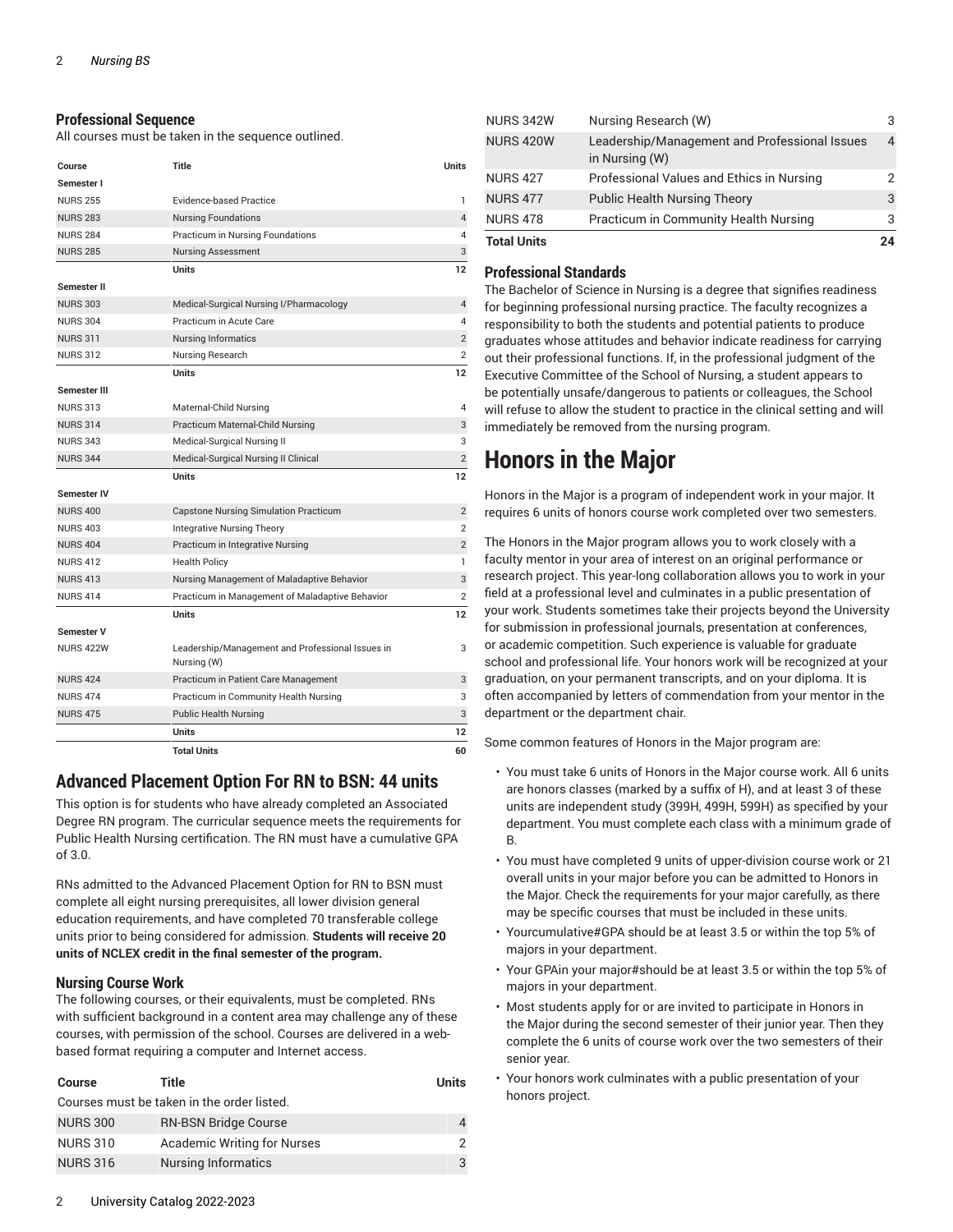While Honors in the Major is part of the Honors Program, each department administers its own program. Please contact your major department or major advisor to apply.

BSN **General Option** nursing students are eligible for Honors in the Major during the fourth semester of the program and then complete the six units of course work over the fourth and fifth semesters of the program. **Advanced Placement Option for RN to BSN** students become eligible with one year remaining in the program.

See Bachelor's Degree [Requirements](https://catalog.csuchico.edu/undergraduate-requirements/bachelors-degree-requirements/) ([https://catalog.csuchico.edu/](https://catalog.csuchico.edu/undergraduate-requirements/bachelors-degree-requirements/) [undergraduate-requirements/bachelors-degree-requirements/\)](https://catalog.csuchico.edu/undergraduate-requirements/bachelors-degree-requirements/) for complete details on general degree requirements. A minimum of 39 units, including those required for the major, must be upper division.

### **General Education Requirements: 48 units**

See General [Education](https://catalog.csuchico.edu/colleges-departments/undergraduate-education/general-education/) ([https://catalog.csuchico.edu/colleges](https://catalog.csuchico.edu/colleges-departments/undergraduate-education/general-education/)[departments/undergraduate-education/general-education/](https://catalog.csuchico.edu/colleges-departments/undergraduate-education/general-education/)) and the [Class Schedule \(http://www.csuchico.edu/schedule/](http://www.csuchico.edu/schedule/)) for the most current information on General Education Requirements and course offerings.

This major has approved GE modification(s). See below for information on how to apply these modification(s).

• PSYC 101 is an approved major course substitution for Social Sciences (D).

#### **These modifications apply to the General Option only**

- NURS 303 is an approved major course substitution for Upper-Division Scientific Inquiry and Quantitative Reasoning (UD-B).
- NURS 475 is an approved major course substitution for Upper-Division Social Sciences (UD-D).

#### **These modifications apply to the Advanced Placement Option For RN to BSN only**

- NURS 342W is an approved major course substitution for Upper-Division Scientific Inquiry and Quantitative Reasoning (UD-B).
- NURS 477 is an approved major course substitution for Upper-Division Social Sciences (UD-D).

# **Diversity Course Requirements: 6 units**

You must complete a minimum of two courses that focus primarily on cultural diversity. At least one course must be in U.S. Diversity (USD) and at least one in Global Cultures (GC). See Diversity [Requirements](https://catalog.csuchico.edu/undergraduate-requirements/diversity-requirements/) ([https://catalog.csuchico.edu/undergraduate-requirements/diversity](https://catalog.csuchico.edu/undergraduate-requirements/diversity-requirements/)[requirements/\)](https://catalog.csuchico.edu/undergraduate-requirements/diversity-requirements/) for a full list of courses. Most courses taken to satisfy these requirements may also apply to General [Education](https://catalog.csuchico.edu/colleges-departments/undergraduate-education/general-education/) [\(https://](https://catalog.csuchico.edu/colleges-departments/undergraduate-education/general-education/) [catalog.csuchico.edu/colleges-departments/undergraduate-education/](https://catalog.csuchico.edu/colleges-departments/undergraduate-education/general-education/) [general-education/\)](https://catalog.csuchico.edu/colleges-departments/undergraduate-education/general-education/).

# **Upper-Division Writing Requirement**

Writing Across the Curriculum [\(EM 17-009](http://www.csuchico.edu/prs/EMs/2017/17-009.shtml/) [\(http://www.csuchico.edu/](http://www.csuchico.edu/prs/EMs/2017/17-009.shtml/) [prs/EMs/2017/17-009.shtml/\)](http://www.csuchico.edu/prs/EMs/2017/17-009.shtml/)) is a graduation requirement and may be demonstrated through satisfactory completion of four Writing (W) courses, two of which are designated by the major department. See [Mathematics/Quantitative](https://catalog.csuchico.edu/undergraduate-requirements/mathematicsquantitative-reasoning-writing-requirements/) Reasoning and Writing Requirements ([https://catalog.csuchico.edu/undergraduate-requirements/](https://catalog.csuchico.edu/undergraduate-requirements/mathematicsquantitative-reasoning-writing-requirements/) [mathematicsquantitative-reasoning-writing-requirements/](https://catalog.csuchico.edu/undergraduate-requirements/mathematicsquantitative-reasoning-writing-requirements/)) for more

details on the four courses. The first of the major designated Writing (W) courses is listed below.

• Any upper-division Writing (W) course.

The second major-designated Writing course is the Graduation Writing Assessment Requirement (GW) ([EO 665](https://calstate.policystat.com/policy/9585618/latest/) ([https://calstate.policystat.com/](https://calstate.policystat.com/policy/9585618/latest/) [policy/9585618/latest/\)](https://calstate.policystat.com/policy/9585618/latest/)). Students must earn a C- or higher to receive GW credit. The GE Written [Communication](https://catalog.csuchico.edu/colleges-departments/undergraduate-education/general-education/#A2) (A2) [\(https://](https://catalog.csuchico.edu/colleges-departments/undergraduate-education/general-education/#A2) [catalog.csuchico.edu/colleges-departments/undergraduate-education/](https://catalog.csuchico.edu/colleges-departments/undergraduate-education/general-education/#A2) [general-education/#A2](https://catalog.csuchico.edu/colleges-departments/undergraduate-education/general-education/#A2)) requirement must be completed before a student is permitted to register for a GW course.

# **Notice to Prospective Applicants**

Only 40 students are admitted to the BSN program each semester. In recent years there has been high student demand for this major. Students interested in this program should apply to the University during the initial filing period of the admissions cycle (October 1–November 30 for any fall semester; August 1–31 for any spring semester). A supplemental nursing application must be submitted by March 1 for the fall semester and by October 1 for the spring semester. Information on any current enrollment restrictions is available from the Admissions Office and from the School of Nursing.

### **Advanced Placement Admissions for LVNs**

Applicants who hold LVN licenses may qualify for advanced placement upon admission to our on-campus BS program. LVNs may also choose an LVN 30-unit option, which meets the requirements for taking the RN licensing examination in California but does not lead to a BSN degree. LVN applicants must meet the application deadlines noted above.

### **RN-BSN Admissions**

An RN-BSN track is available for those who have already completed an Associates Degree RN program. All theory courses for this track are available online, typically requiring only one meeting on campus each semester. The public health practicum course (NURS 478) may be available in the RN's local community. The working RN can complete this program in 15 months. See the RN-BSN advisor and the website for details.

#### **Prerequisites for Admission to the Nursing Major**

- 1. The cumulative grade point average for all college-level work must be a minimum of 3.0.
- 2. The cumulative grade point average for the two science courses and the two Area A courses used to earn points on the supplemental nursing application must be a minimum of 3.0.
- 3. The cumulative grade point average for all eight nursing prerequisites, once completed, must be a minimum of 3.0.
- 4. All nursing prerequisites must be completed with grades of C or higher.
- 5. At the time of application, at least two courses from Area A and at least two pre-requisite science courses must be completed, with the remaining courses in progress.

#### **Pre-Nursing Course Requirements: 40 units**

The following Pre-Nursing Core courses, or their equivalents, must be completed before admission to the General Option for the BSN or the Advanced Placement Option for RN to BSN. The following Concurrent